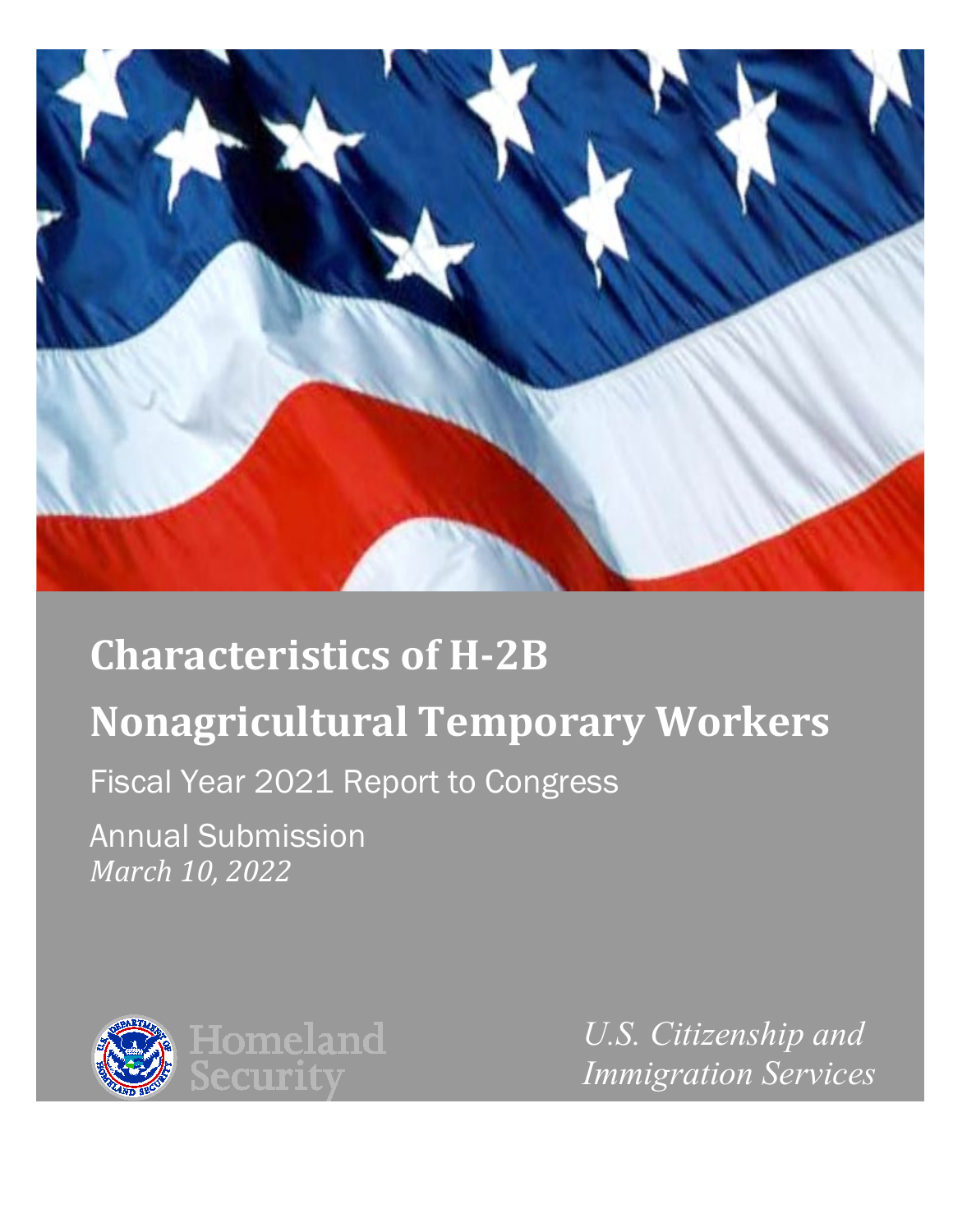

*Assistant Secretary for Legislative Affairs* 

### Foreword

March 10, 2022

 On behalf of the Department of Homeland Security, I am pleased to present the Fiscal Year 2021 annual submission on the "Characteristics of H-2B Nonagricultural Temporary Workers."

annual submission on the "Characteristics of H-2B Nonagricultural Temporary Workers."<br>Pursuant to statutory requirements, this report is being provided to the following Members of Congress:

 Chairman, Senate Committee on the Judiciary The Honorable Richard Durbin

The Honorable Chuck Grassley Ranking Member, Senate Committee on the Judiciary

The Honorable Jerrold Nadler Chairman, House Committee on the Judiciary

 The Honorable Jim Jordan Ranking Member, House Committee on the Judiciary

Inquiries relating to this report may be directed to me at (202) 447-5890.

Sincerely,

 Assistant Secretary for Legislative Affairs Alice Lugo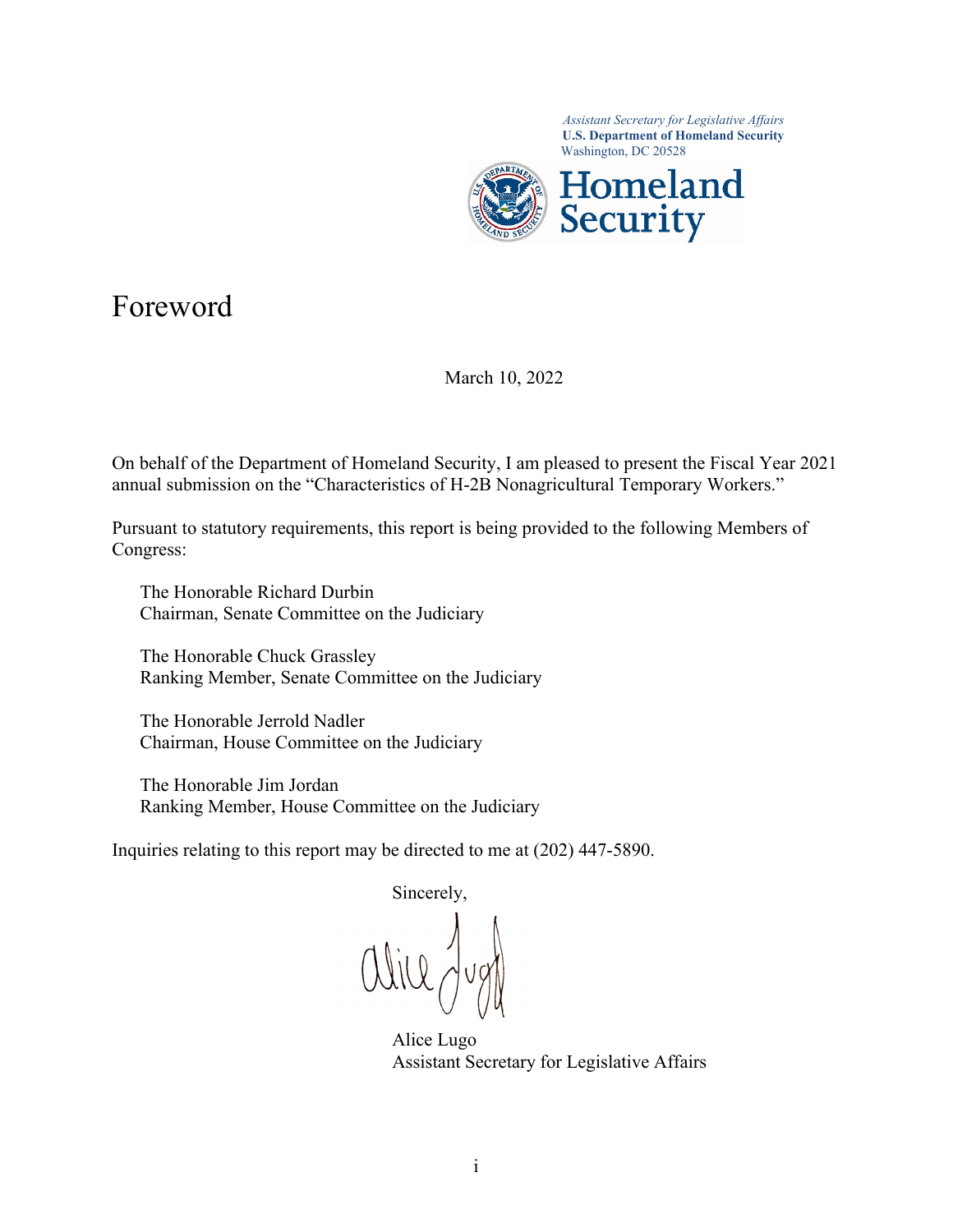## Executive Summary

 The Department of Homeland Security (DHS) has compiled this Fiscal Year (FY) 2021 report on (USCIS), U.S. Customs and Border Protection (CBP), and U.S. Immigration and Customs Enforcement (ICE). H-2B nonimmigrants from information provided by Department of State (DOS), Department of Labor (DOL), and three Components within DHS: U.S. Citizenship and Immigration Services

This report includes data for each half of FY 2021.

#### *Highlights*

- A total of  $97,268<sup>1</sup>$  $97,268<sup>1</sup>$  $97,268<sup>1</sup>$  nonimmigrants were issued H-2B visas or otherwise acquired H-2B status in FY 2021, with 95,192 H-2B visas issued by DOS including beneficiaries approved under the FY 2021 Supplemental Cap.
- The top five H-2B visa issuance countries in FY 2021 were:
	- $\circ$  Mexico 73.6 percent
	- o Jamaica 9.2 percent
	- $\circ$  Guatemala 3.5 percent
	- o Honduras 2.3 percent
	- o Ukraine 2.3 percent
- new visa is not required. • 735 requests for change of status to H-2B were approved by USCIS. In such cases, a
- 1,341 crossings of visa-exempt H-[2](#page-2-1)B workers were processed by CBP.<sup>2</sup>

<span id="page-2-0"></span>Supplemental Cap. 1 This number includes H-2B workers who are exempt from the H-2B cap and those who were approved under the FY 2021

<span id="page-2-1"></span>Supplemental Cap.<br><sup>2</sup> For FY 2021, all 1,341 crossings of visa-exempt H-2B workers came from Canada. *See* 8 C.F.R. 212.1(a) for a list of nonimmigrants who are considered visa-exempt. This figure may include multiple admissions by the same individuals. approved petition. Although an individual may cross the border numerous times (e.g., a Canadian residing in Windsor, Ontario, and commuting daily to work in Detroit, Michigan), he or she only counts against the H-2B cap on his or her first admission based on an approved petition.<br> $\ddot{\textbf{i}}$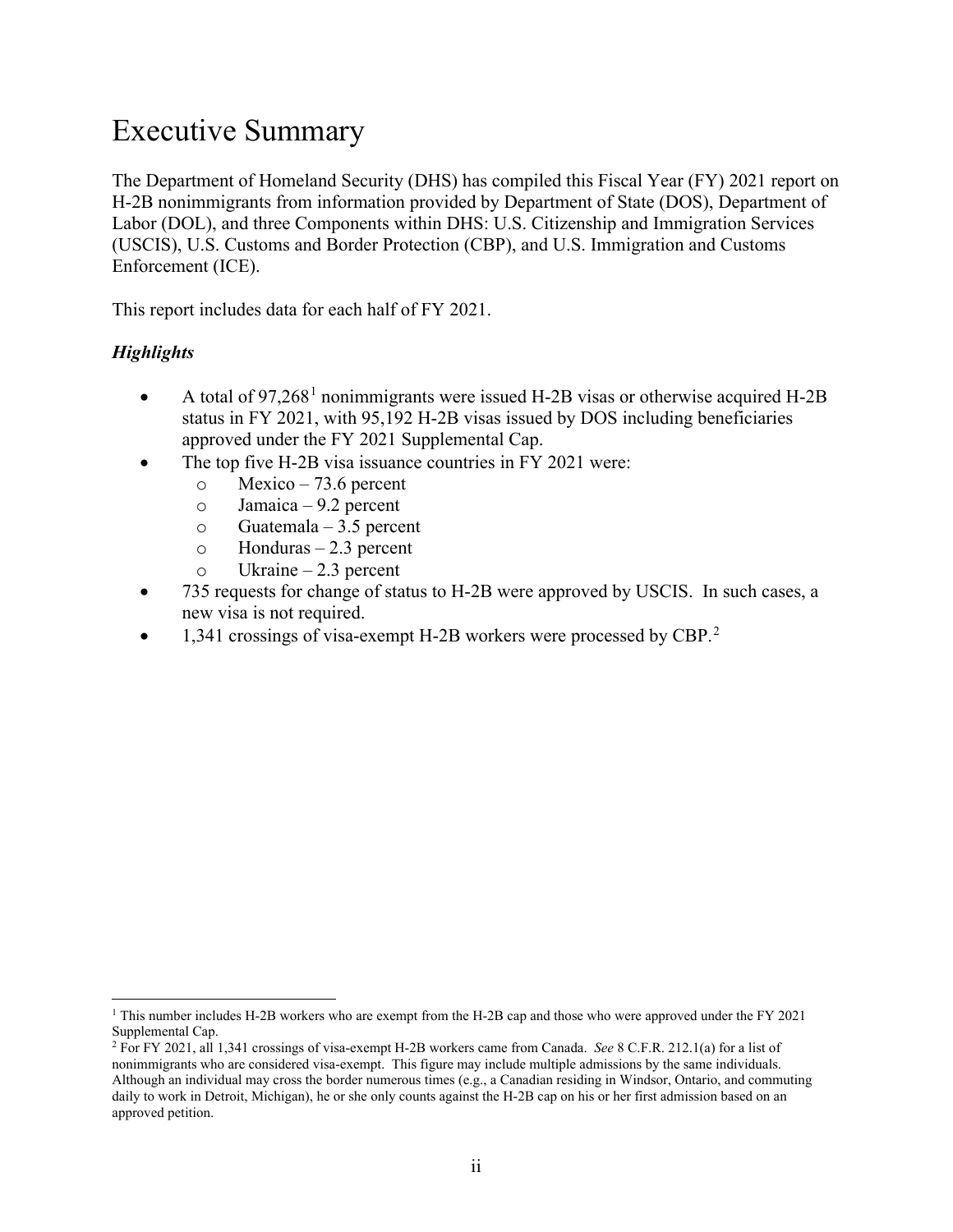# Table of Contents

| I. |                                                                                                                                                    |
|----|----------------------------------------------------------------------------------------------------------------------------------------------------|
| П. |                                                                                                                                                    |
| Ш. |                                                                                                                                                    |
|    | Section $3.1$ – Countries of nationality for workers who were issued                                                                               |
|    | Section $3.2$ – Occupational information on, and compensation paid to,<br>workers who were issued H-2B visas or provided H-2B status in FY 2021  5 |
|    | Section 3.3 – H-2B visas or status revoked or otherwise terminated 5                                                                               |
|    | Section 3.4 – Number of nonimmigrants who were provided H-2B nonimmigrant                                                                          |
|    |                                                                                                                                                    |
|    | Appendix – Guam DOL chart displaying occupational and compensation data                                                                            |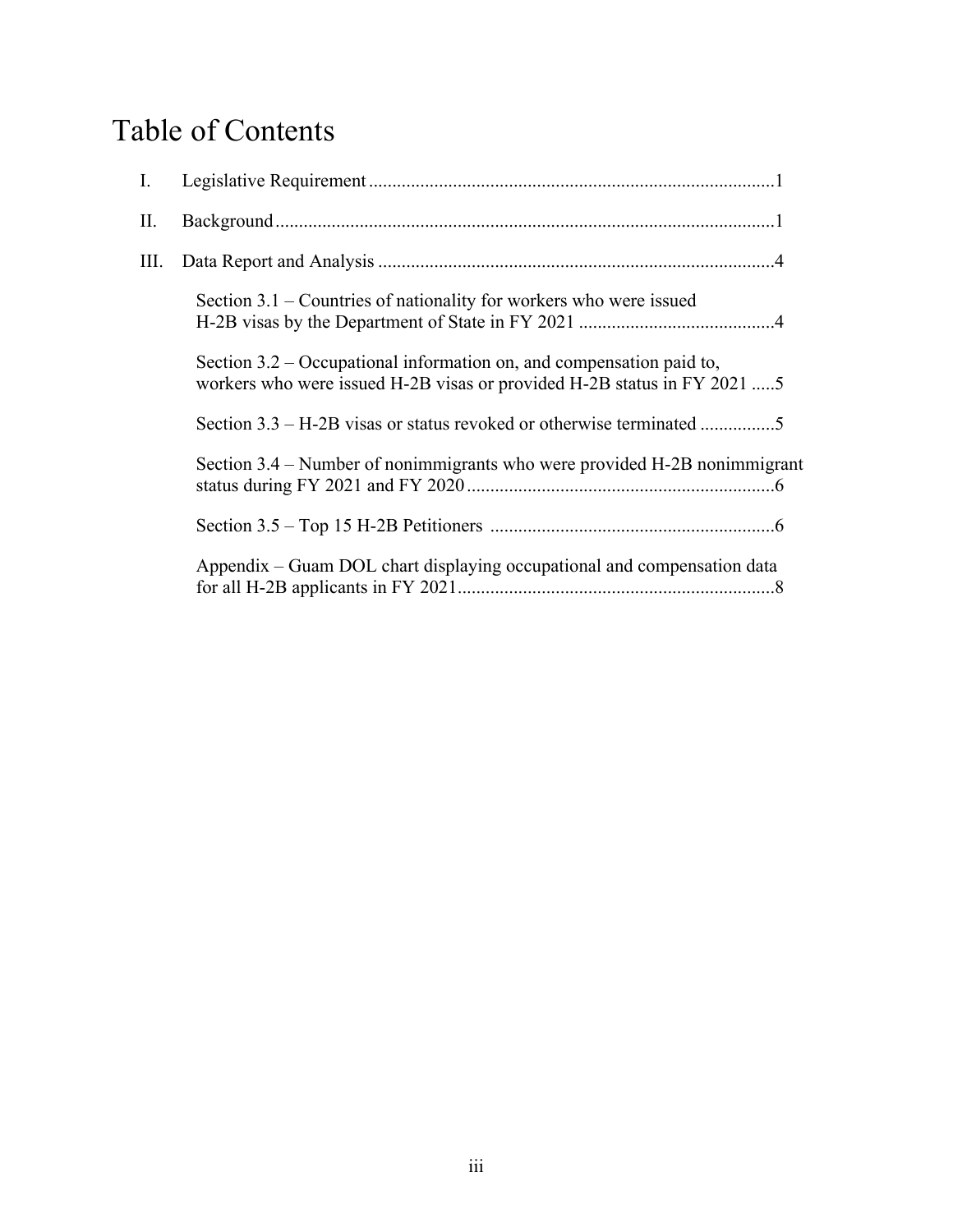# <span id="page-4-0"></span>I. Legislative Requirement

This report was prepared in accordance with section 416(d)(2) of the *American Competitiveness and Workforce Improvement Act of 1998*, Pub. L. 105-277, tit. IV, 112 Stat. 2681-641, as amended by section 406 of the *REAL ID Act of 2005*, Pub. L. 109-13, div. B, 119 Stat. 302, enacted May 11, 2005, which requires that:

 Representatives and the Senate – Beginning in fiscal year 2007, the Secretary of Homeland Security and the Secretary of State shall submit, on an annual basis, to the Committees on the Judiciary of the House of

- Act [(INA)] (8 U.S.C. 1101(a)(15)(H)(ii)(b)) during the previous fiscal year; (A) information on the countries of origin of, occupations of, and compensation paid to aliens who were issued visas or otherwise provided nonimmigrant status under section  $101(a)(15)(H)(ii)(b)$  of the Immigration and Nationality
- (B) the number of aliens who had such a visa or such status expire or be revoked or otherwise terminated during each month of such fiscal year; and
- (C) the number of aliens who were provided nonimmigrant status under such section during both such fiscal year and the preceding fiscal year.

Section 3.5 of this report on H-2B Top 15 petitioners fulfills the requirement set forth in the Joint Explanatory Statement of the Consolidated Appropriations Act, 2021 (P.L. 116-260), and a requirement in the Report of the Committee on Appropriations H. Rept. 116-458.

 H--2B Visa Program Reporting - Within 120 days of the date of enactment of this Act, the H--2B program. The report should contain, but not be limited to, a tabulation of the the Department shall report to the Committee on the distribution of visas granted through percent of overall visas issued to the top 15 employers.

# II. Background

#### *Overview*

 The H-2B program allows U.S. employers to bring foreign workers to the United States to fill temporary nonagricultural jobs. *See* INA § 101(a)(15)(H)(ii)(b), 8 U.S.C. §  $1101(a)(15)(H)(ii)(b)$ . To petition successfully for this nonimmigrant classification, the employer must establish that:

- its need for the prospective worker's labor or services is temporary in nature that is, based on a one-time occurrence, a seasonal need, a peak load need, or an intermittent need; [3](#page-4-1)
- qualified workers in the U.S. are not available to perform the temporary work; and

<span id="page-4-1"></span> Northern Mariana Islands (CNMI). *See* 48 U.S.C. 1806(b)(1)(B). 1 <sup>3</sup> There is an exception to the temporariness requirement for certain H-2B workers in Guam and the Commonwealth of the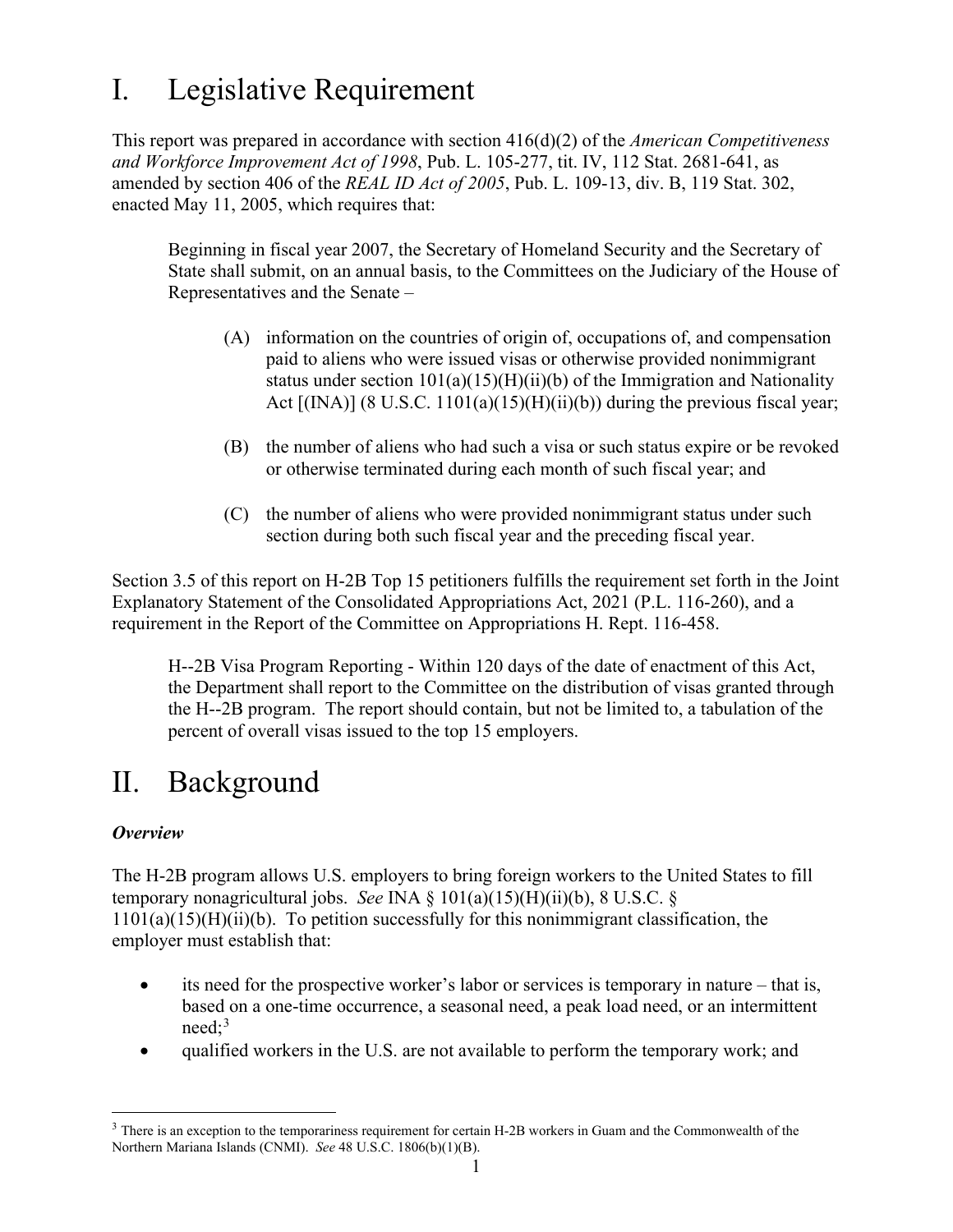• the employment of the H-2B nonimmigrant worker will not adversely affect the wages and working conditions of similarly employed U.S. workers.

 *See* Title 8 Code of Federal Regulations (C.F.R.) § 214.2(h)(6)(ii)(B) and (iv)(A). Generally, temporary labor certification from DOL or, if the worker(s) will be employed in Guam, from the and in the same location. *See* 8 C.F.R. § 214.2(h)(2)(ii). An H-2B worker must also be from a before filing a petition with USCIS for H-2B workers, the employer must obtain a valid Governor of Guam. *See* 8 C.F.R. § 214.2(h)(6)(iii)(A) and (C). H-2B petitions may include multiple workers if the workers will be performing the same service, for the same period of time, list of "Eligible Countries," as designated by DHS in a notice published in the Federal Register, unless it is determined to be in the U.S. interest that a foreign worker from any country not on this list be granted H-2B status. *See* 8 C.F.R.  $\S$  214.2(h)(6)(i)(E).

 Effective January 19, 2021, DHS, in consultation with DOS, determined that the Independent added to the list of countries eligible to participate in the H-2B visa program. DHS maintains its the time it publishes a new list, should DHS and DOS determine that a country fails to meet the a country or the removal of a country from the list include fraud (including but not limited to State of Samoa and Tonga are no longer designated as eligible countries because they no longer meet the regulatory standards for the H-2B visa program. Additionally, the Philippines was authority to add countries to the eligible countries list at any time, and to remove any country at requirements for continued designation. Examples of factors that could result in the exclusion of fraud in the H–2 petition or visa application process by nationals of the country, the country's level of cooperation with the U.S. government in addressing H–2 associated visa fraud, and the country's level of information sharing to combat immigration-related fraud), nonimmigrant overstay rates for nationals of the country (including but not limited to H–2 nonimmigrants), non-compliance with the terms and conditions of the H–2 visa programs by nationals of the country, and the country's level of compliance with U.S. immigration policies.

#### *The H-2B Cap*

 The *Immigration Act of 1990* limits the number of workers who may be granted H-2B classification in a fiscal year (the H-2B "cap") to 66,000. *See* INA § 214(g)(1)(B), 8 U.S.C. during the second half of the fiscal year (April 1 – September 30). *See* INA § 214(g)(10), historical data related to approvals, denials, revocations, and other relevant factors.<sup>[4](#page-5-0)</sup> § 1184(g)(1)(B). Subsequently, section 405 of the *REAL ID Act of 2005* mandated that the H-2B cap be allocated semiannually, allowing for up to 33,000 H-2B workers in the first half of the fiscal year (October 1 – March 31), and for the remaining H-2B visas to be allocated to workers 8 U.S.C. § 1184(g)(10). USCIS will announce that it will no longer accept further H-2B petitions upon determining that it has received a sufficient number of petitions to ensure that the statutory caps will not be exceeded. In making this determination, USCIS takes into account

 2021, DHS and DOL published a final rule increasing the H-2B cap by up to 22,000 additional without the ability to employ all the H-2B workers requested in their petition. Of the 22,000 In accordance with the time-limited statutory authority of section 105 of division O of the Consolidated Appropriations Act, 2021, Public Law 116-260 (FY 2021 Omnibus), on May 25, visas through the end of FY 2021. These supplemental visas were available only to U.S. businesses that, among other things, attested that they would likely suffer irreparable harm

<span id="page-5-0"></span><sup>4</sup>*See* 8 CFR 214.2(h)(8)(vii).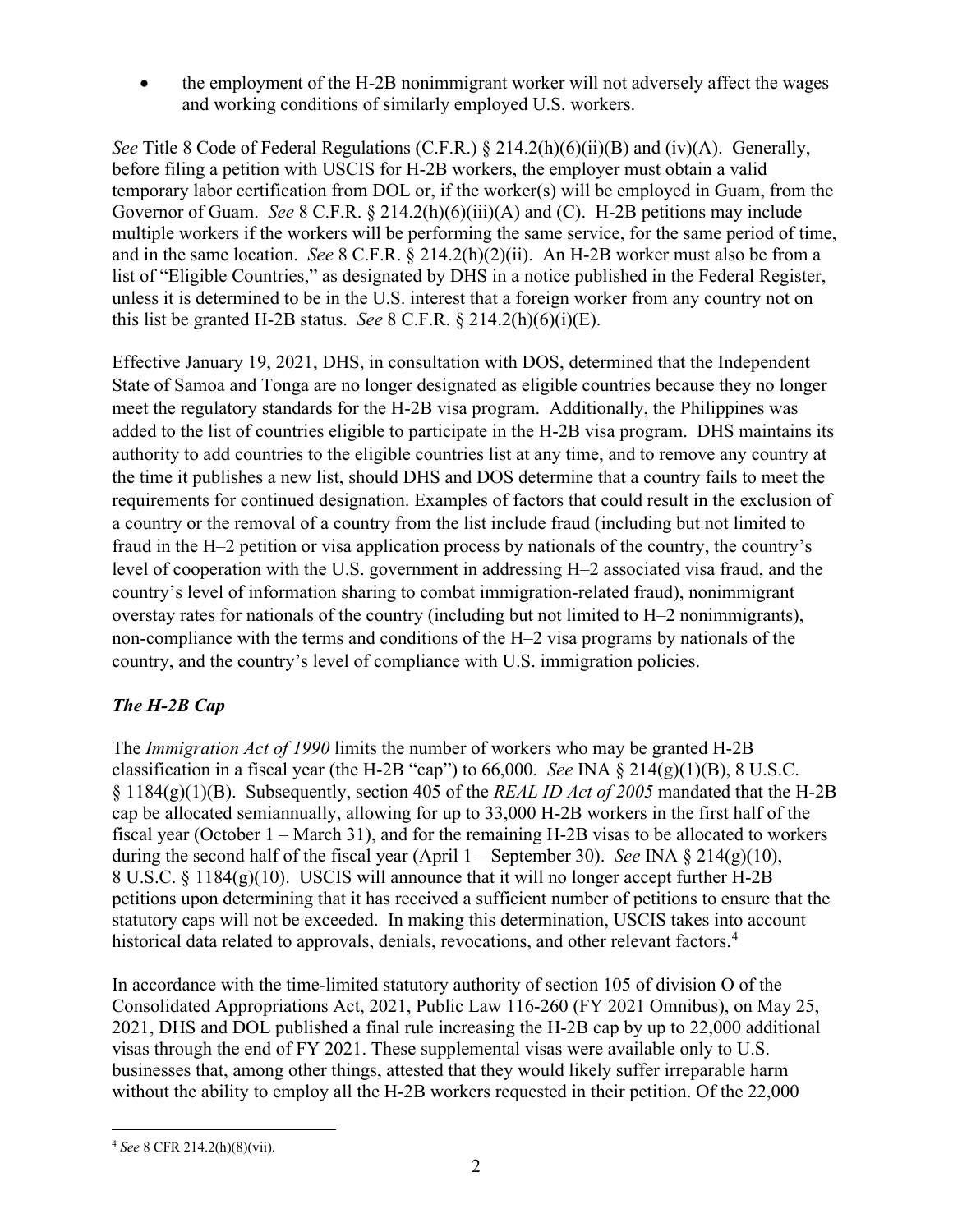additional visas, 16,000 were initially available only for returning workers (workers who received an H-2B visa or were otherwise granted H-2B status in FY 2018, 2019 and 2020). The remaining 6,000 visas were set aside for nationals of Honduras, Guatemala, and El Salvador (collectively called the Northern Triangle) and were exempt from the returning worker requirement. The unused visas from the Northern Triangle allocation were subsequently made available to returning workers.

#### *Exemptions from the H-2B Cap*

 Generally, a worker whose stay in H-2B status is extended will not be counted against the H-2B cap again. Additionally, the following workers are exempt from the H-2B cap:

- H-2B workers in the United States or abroad who have been previously counted toward the cap in the same fiscal year;
- Fish roe processors, fish roe technicians, and supervisors of fish roe processing;<sup>[5](#page-6-0)</sup> and
- From November 28, 2009, until December 31, 2029, certain workers performing labor or services in the Commonwealth of the Northern Mariana Islands (CNMI) or Guam.<sup>[6](#page-6-1)</sup>

 Spouses and children of H-2B workers fall under a separate visa classification (H-4) and are not counted against the H-2B cap. *See* INA § 214(g)(2), 8 U.S.C. § 1184(g)(2); 8 C.F.R. § 214.2(h)(8)(ii)(A). Once the H-2B cap is reached, USCIS may only accept petitions for H-2B workers who are cap-exempt. H-2B petition approvals on behalf of nonimmigrants who are exempt from the H-2B cap are generally included in the data provided in this report.

#### *Obtaining H-2B Status*

After USCIS approves an H-2B petition, a worker may be granted H-2B status through:

- • admission as an H-2B worker by CBP at a port of entry after issuance of an H-2B nonimmigrant visa by DOS;
- admission as an H-2B worker by CBP at a port of entry without a visa, in the case of certain Canadian and Bermudian citizens, Bahamian nationals, and British subjects resident in certain islands; or
- change of nonimmigrant status to H-2B granted by USCIS.

<sup>&</sup>lt;sup>5</sup> See Pub. L. No. 108-287, § 14006, 118 Stat. 951, 1014 (2004).

<span id="page-6-1"></span><span id="page-6-0"></span> <sup>5</sup>*See* Pub. L. No. 108-287, § 14006, 118 Stat. 951, 1014 (2004). 6 *See* 48 U.S.C. 1806(a)(2) as amended by sec. 3 of Pub. L. 115-218; 48 U.S.C. 1806(b).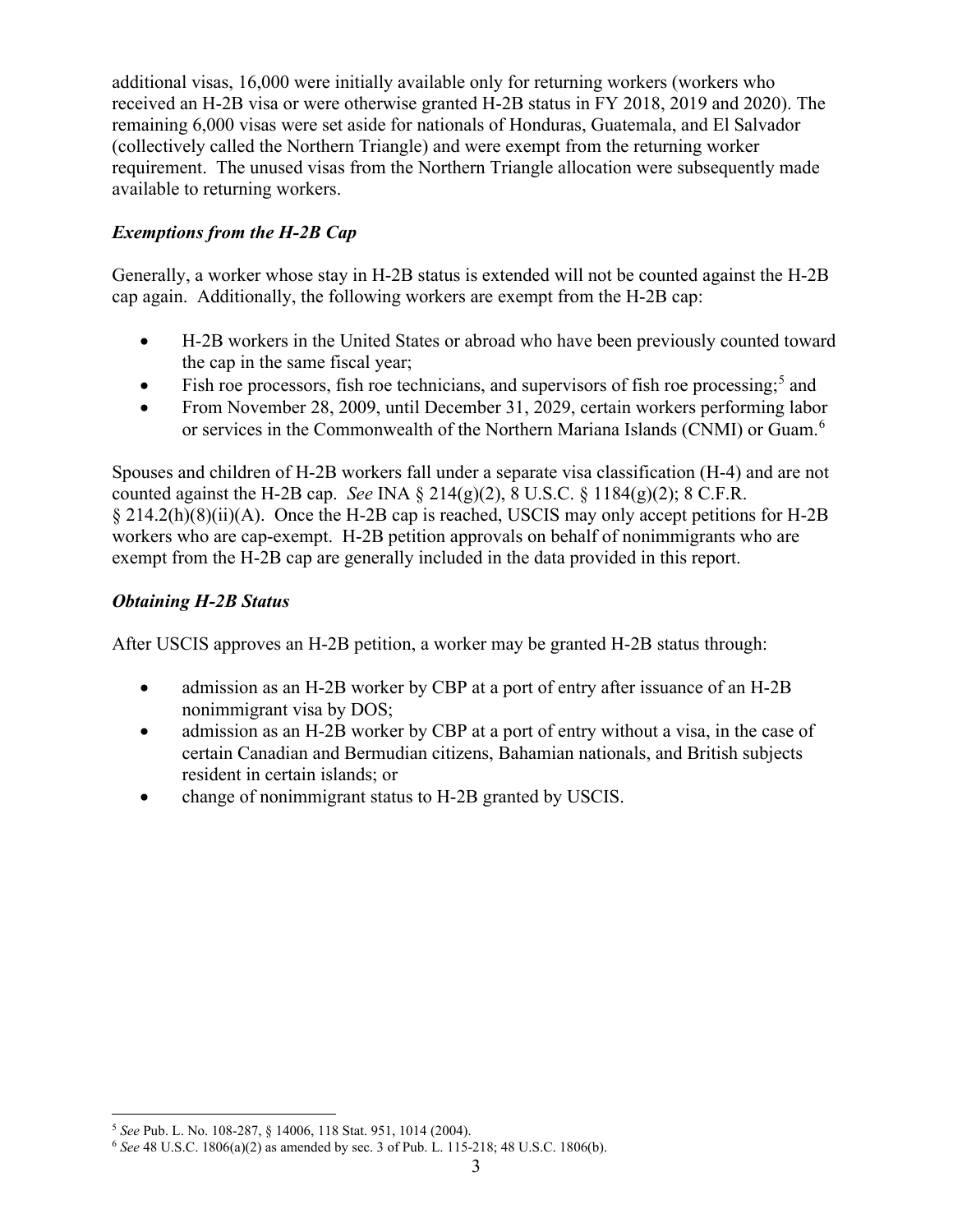# III. Data Report and Analysis

### Section 3.1 – Countries of nationality for workers who were issued H-2B visas by the Department of State in Fiscal Year 2021

 Based on information provided by DOS, the nationalities of workers who were issued H-2B visas in FY 2021 are as follows:

| <b>Nationality</b>                                                                                           | <b>Number</b> | <b>Nationality</b> | <b>Number</b>  |  |  |
|--------------------------------------------------------------------------------------------------------------|---------------|--------------------|----------------|--|--|
| Antigua and Barbuda                                                                                          | D             | Italy              | D              |  |  |
| Argentina                                                                                                    | 96            | Jamaica            | 8,950          |  |  |
| Australia                                                                                                    | D             | Japan              | 166            |  |  |
| Austria                                                                                                      | D             | Kazakhstan         | $\mathbf D$    |  |  |
| <b>Barbados</b>                                                                                              | 24            | Lithuania          | $\overline{D}$ |  |  |
| Belgium                                                                                                      | D             | Mexico             | 71,120         |  |  |
| <b>Belize</b>                                                                                                | 29            | Moldova            | D              |  |  |
| Bosnia-Herzegovina                                                                                           | D             | Mongolia           | 83             |  |  |
| <b>Brazil</b>                                                                                                | D             | Montenegro         | 12             |  |  |
| Bulgaria                                                                                                     | 263           | Netherlands        | D              |  |  |
| Canada                                                                                                       | $\mathbf D$   | New Zealand        | 11             |  |  |
| Chile                                                                                                        | 22            | Nicaragua          | 62             |  |  |
| China - Taiwan                                                                                               | D             | North Macedonia    | 180            |  |  |
| Colombia                                                                                                     | 74            | Panama             | 80             |  |  |
| Costa Rica                                                                                                   | 204           | Peru               | 12             |  |  |
| Croatia                                                                                                      | D             | Philippines        | 1,088          |  |  |
| Czech Republic                                                                                               | 79            | Poland             | 176            |  |  |
| Dominican Republic                                                                                           | 12            | Portugal           | D              |  |  |
| Ecuador                                                                                                      | 35            | Romania            | 833            |  |  |
| El Salvador                                                                                                  | 953           | Serbia             | 2,012          |  |  |
| Estonia                                                                                                      | D             | Slovakia           | 15             |  |  |
| Georgia                                                                                                      | D             | South Africa       | 447            |  |  |
| Germany                                                                                                      | D             | South Korea        | D              |  |  |
| Great Britain and Northern Ireland                                                                           | 13            | Sweden             | D              |  |  |
| Greece                                                                                                       | 13            | Thailand           | D              |  |  |
| Guatemala                                                                                                    | 3,427         | Turkey             | 71             |  |  |
| Honduras                                                                                                     | 2,226         | Ukraine            | 2,222          |  |  |
| Hungary                                                                                                      | 26            | Not Reported       | 83             |  |  |
| Ireland                                                                                                      | D             | <b>Grand Total</b> | 95,192         |  |  |
| Note: Per USCIS best prectices units of less than 10 beneficiaries are masked so as to limit the possibility |               |                    |                |  |  |

| Table 1. Number of H-2B workers who were issued H-2B visas by the Department of State, |  |
|----------------------------------------------------------------------------------------|--|
| by Nationality, FY 2021                                                                |  |

Note: Per USCIS best practices, units of less than 10 beneficiaries are masked so as to limit the possibility of the de-anonymization of data. "D" represents data withheld to protect privacy. However, the total includes the values of all countries, including those marked "D".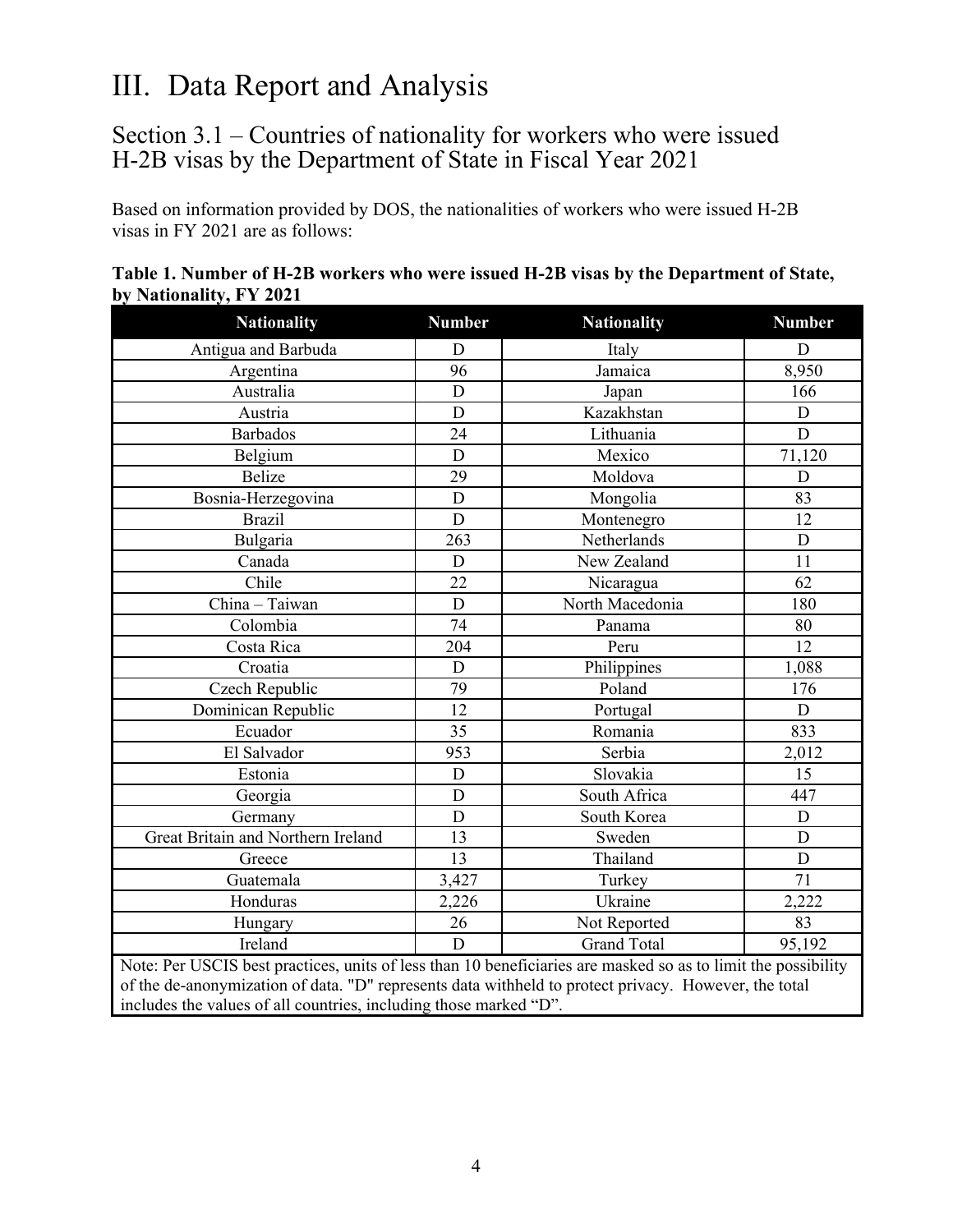### FY 2021 Section 3.2 – Occupational information on, and compensation paid to, workers who were issued H-2B visas or provided H-2B status in

its website at http://www.dol.gov/agencies/eta/foreign-labor/performance.<sup>[7](#page-8-0)</sup> The data also DOL posts occupational information on, and compensation paid to, workers who were issued H-2B visas or otherwise provided H-2B status for the latest quarter and for previous fiscal years on includes information about the certification, partial certification, $\delta$  withdrawal, and denial of temporary employment certification applications.

 Guam Department of Labor (Guam DOL) collects similar information, but does not routinely publish this information on its website. Please see the Appendix for a chart displaying occupational and compensation data for all H-2B applicants in FY 2021.

### Section 3.3 – H-2B visas or status revoked or otherwise terminated

 From October 1, 2020, through September 30, 2021, USCIS revoked or otherwise terminated 52 approved H-2B petitions covering a total of 1,353 H-2B positions. Please see footnote 9 below for the reasons for revocations, particularly in February 2021.

| <b>Month</b> | Number of<br><b>Petitions</b> | <b>Number of</b><br><b>Beneficiaries</b> | <b>Month</b> | <b>Number of</b><br><b>Petitions</b> | Number of<br><b>Beneficiaries</b> |
|--------------|-------------------------------|------------------------------------------|--------------|--------------------------------------|-----------------------------------|
| Oct. 2020    |                               | 19                                       | Apr. 2021    |                                      | 14                                |
| Nov. 2020    |                               | 15                                       | May 2021     |                                      |                                   |
| Dec. 2020    |                               | 30                                       | Jun. 2021    |                                      |                                   |
| Jan. 2021    |                               |                                          | Jul. 2021    |                                      | 131                               |
| Feb. 2021    | 33                            | $1,092^9$                                | Aug. 2021    |                                      | 28                                |
| Mar. 2021    |                               |                                          | Sep. 2021    |                                      |                                   |
|              |                               |                                          | <b>Total</b> | 52                                   | 1,353                             |

**Table 2. Number of H-2B petitions revoked by USCIS and corresponding beneficiaries by month, FY 2021** 

 During this same period, CBP denied admission to 21 nonimmigrants who were found inadmissible at ports of entry, [10](#page-8-3) and ICE removed 75 nonimmigrants who were found removable after admission to the United States.<sup>11</sup>

<span id="page-8-0"></span> nonimmigrants. The occupational information includes the position being petitioned for and the corresponding compensation information. DHS relies on DOL to electronically capture such data, including compensation paid to H-2B workers. DOL routinely publishes such information online at the link provided. 7 The legislative requirement described in Section I calls, in part, for occupation information on and compensation paid to

<span id="page-8-1"></span> either the period of need and/or the number of H-2B workers being requested. The employer will then receive an amended ETA 8A "partial certification" occurs when the DOL Certifying Officer who issues the temporary labor certification (TLC) reduces Form 9142 and a Final Determination letter that includes the reasons for the partial certification.

<span id="page-8-2"></span><sup>9</sup> This substantial one-month increase represents, in significant part, revocations primarily related to a single petitioner in the CNMI, "Imperial Pacific International LLC," which was debarred from the H-2B program by the U.S. Department of Labor for

<span id="page-8-3"></span>numerous labor-related violations.<br><sup>10</sup> This number includes those beneficiaries who received a visa and those who are visa-exempt. However, no visa-exempt beneficiaries were found inadmissible in FY 2021.

<span id="page-8-4"></span> who could also have a most recent admission class code of "H2." ICE also indicates that admission class code is not a mandatory beneficiaries were found inadmissible in FY 2021.<br><sup>11</sup> ICE defines removed H-2B workers as those individuals removed with a most recent admission class code of "H2" or "H-2B."<br>As such, this figure may include individuals a field, so this figure could be incomplete.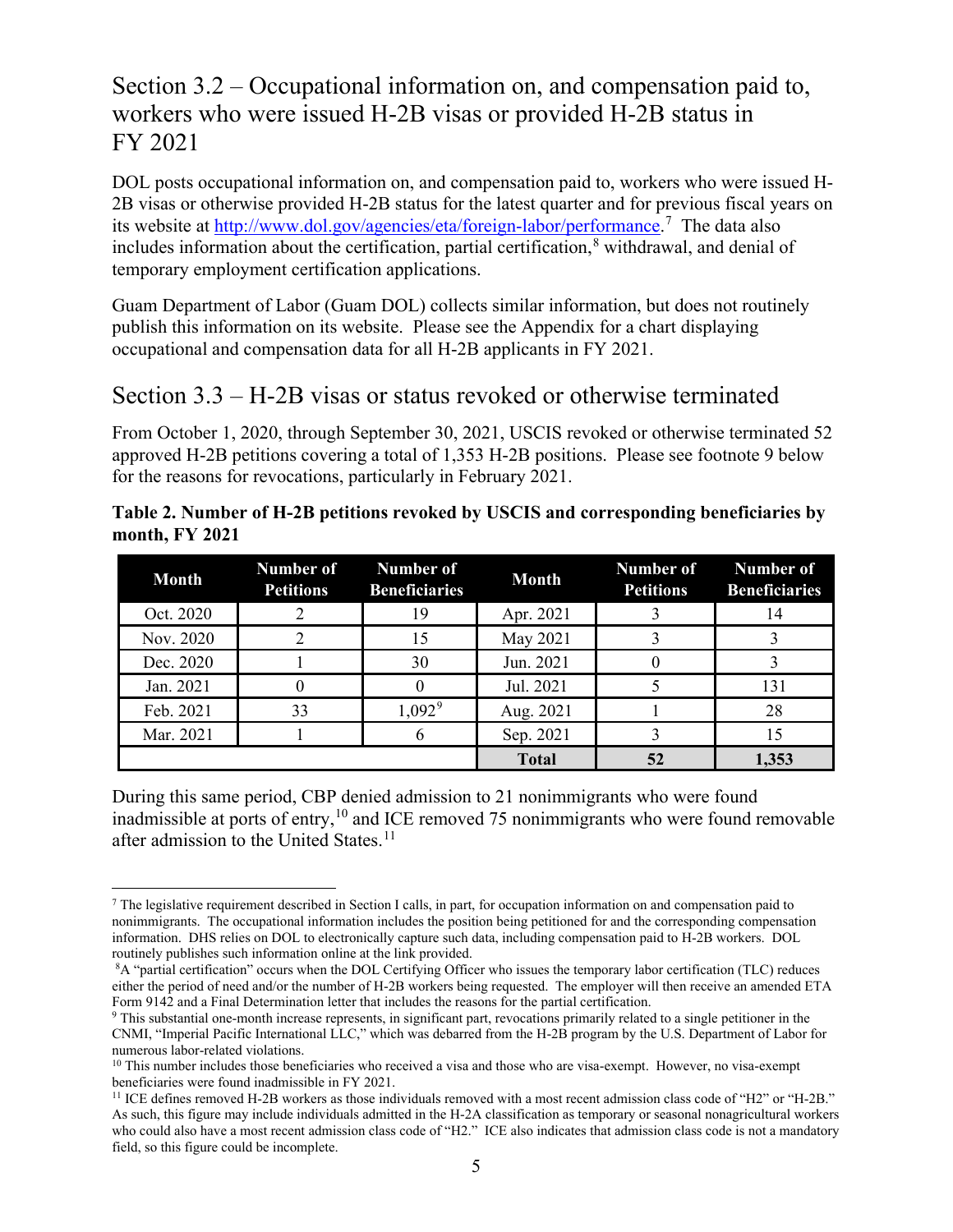<span id="page-9-0"></span>During FY 2021, DOS reported refusing the visa applications of a total of 7,452 H-2B workers.

The cancellation, termination, and visa refusal data from CBP, ICE, and DOS are not available on a month-to-month basis.

### Section 3.4 – Number of nonimmigrants who were provided H-2B nonimmigrant status during FY 2021 and FY 2020

In FY 2020, a total of **65,742**[12](#page-9-1) nonimmigrants were issued H-2B visas or acquired H-2B status absent issuance of an H-2B visa. This includes:

- 61,891 H-2B visas issued by DOS;
- 346 requests for change of status to H-2B approved by USCIS, which are cases in which a visa is not required; and
- $\bullet$  3,505 crossings of visa-exempt H-2B workers processed by CBP.<sup>[13](#page-9-2)</sup>

In FY 2021, a total of **97,268**[14](#page-9-3) nonimmigrants were issued H-2B visas or acquired H-2B status absent issuance of an H-2B visa. This number includes cap-exempt workers and workers approved under the FY 2021 Supplemental Cap.

This includes:

- 95,192 H-2B visas issued by DOS;
- 735 requests for change of status to H-2B approved by USCIS, which are cases in which a visa is not required; and
- $\bullet$  1,341 crossings of visa-exempt H-2B workers processed by CBP.<sup>[15](#page-9-4)</sup>

### Section 3.5 – Top 15 H-2B Petitioners

 Table 3 below shows the top 15 companies that submitted petitions for H-2B workers in FY 2021 by the number of approved workers. In total, the top 15 petitioners were approved for 15,590 workers or about 11.5% of the total of 134,654 workers approved on H-2B petitions in not be filled and some approved workers may not receive a visa or travel to the United States, FY 2021. Note, the number of approved beneficiaries in Table 3 does not reflect the number of beneficiaries ultimately employed or the number of visas issued by DOS as some positions may among other reasons.

<span id="page-9-2"></span><span id="page-9-1"></span><sup>&</sup>lt;sup>12</sup> This number includes H-2B workers who are exempt from the H-2B cap.<br><sup>13</sup> For FY 2020, all 3,505 crossings of visa-exempt H-2B workers came from Canada. See 8 C.F.R. 212.1(a) and (b) for a list of nonimmigrants who are considered visa-exempt. This figure may include multiple admissions by the same individuals. nonimmigrants who are considered visa-exempt. This figure may include multiple admissions by the same individuals.<br>Although an individual may cross the border numerous times, he or she only counts against the H-2B cap on h admission based on an approved petition.

<span id="page-9-3"></span><sup>&</sup>lt;sup>14</sup> This number includes H-2B workers who are exempt from the H-2B cap and those who were approved under the FY 2021 Supplemental Cap.

<span id="page-9-4"></span>nonimmigrants who are considered visa-exempt. This figure may include multiple admissions by the same individuals. admission based on an approved petition.<br>
6 <sup>15</sup> For FY 2021, all 1,341 crossings of visa-exempt H-2B workers came from Canada. See 8 C.F.R. 212.1(a) and (b) for a list of Although an individual may cross the border numerous times, he or she only counts against the H-2B cap on his or her first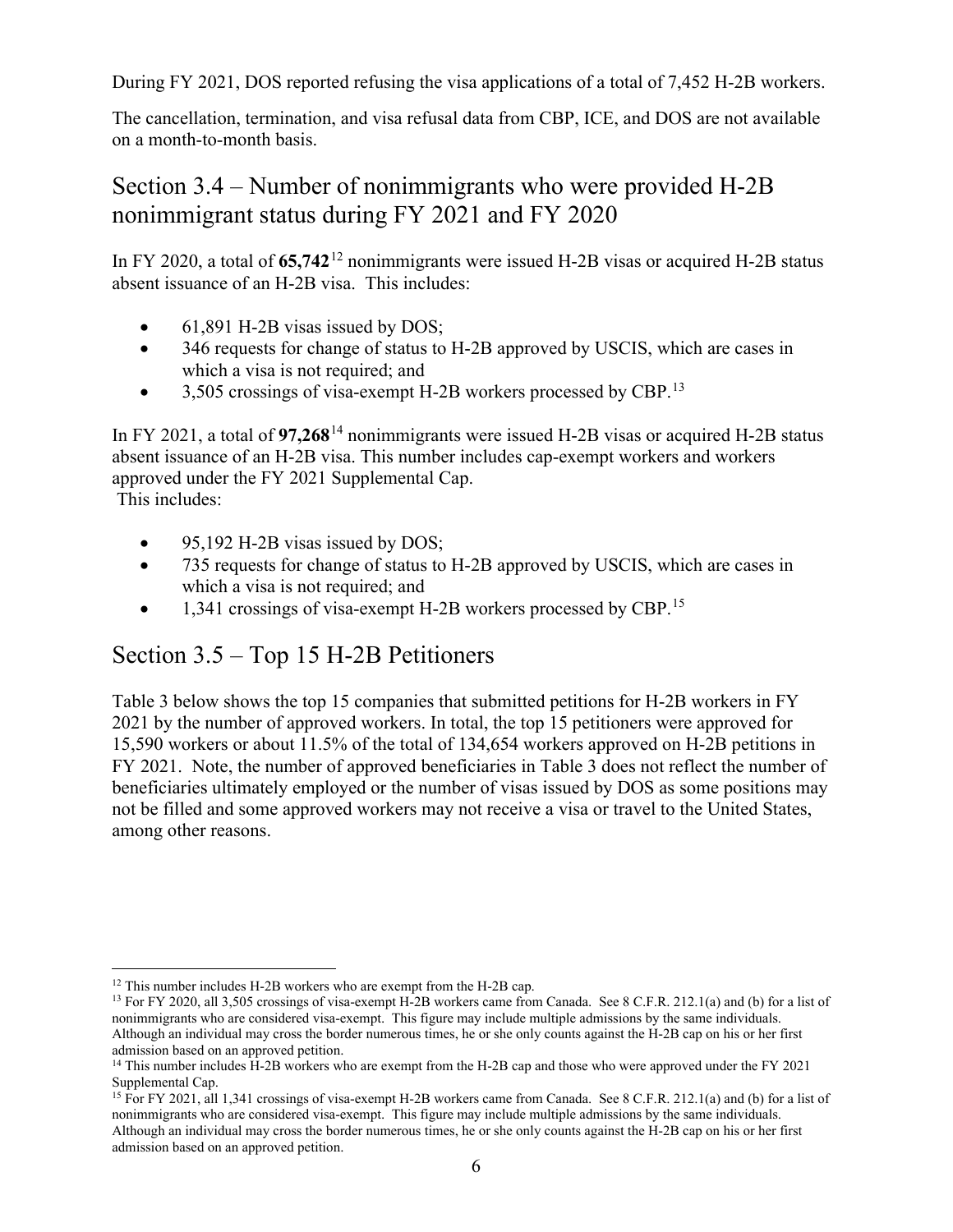| <b>Last Four Digits of</b><br>the Tax ID Number | <b>Petitioner (Company) Name</b>                    | Petitioner's State <sup>16</sup> | <b>Number of Approved</b><br><b>Beneficiaries</b> |
|-------------------------------------------------|-----------------------------------------------------|----------------------------------|---------------------------------------------------|
| 2463                                            | <b>TRIDENT SEAFOODS</b><br><b>CORPORATION</b>       | <b>WA</b>                        | 2,631                                             |
| 9115                                            | STRONGWOOD FORESTRY<br><b>INC</b>                   | <b>MS</b>                        | 1,416                                             |
| 7036                                            | PROGRESSIVE SOLUTIONS<br><b>LLC</b>                 | AR                               | 1,414                                             |
| 4330                                            | <b>OBI SEAFOODS LLC</b>                             | <b>WA</b>                        | 1,194                                             |
| 4616                                            | <b>BLACK CONSTRUCTION</b><br><b>CORP</b>            | GU                               | 1,082                                             |
| 4313                                            | <b>BRIGHTVIEW LANDSCAPES</b><br><b>LLC</b>          | PA                               | 1,026                                             |
| 6297                                            | ABC PROFESSIONAL TREE<br><b>SERVICES INC</b>        | <b>VA</b>                        | 900                                               |
| 0454                                            | CORE TECH CONSTRUCTION<br><b>CORPORATION</b>        | GU                               | 852                                               |
| 2332                                            | PETER PAN SEAFOOD CO<br><b>LLC</b>                  | <b>WA</b>                        | 819                                               |
| 2025                                            | SILVER BAY SEAFOODS LLC                             | <b>WA</b>                        | 800                                               |
| 7126                                            | <b>UNISEA INC</b>                                   | <b>WA</b>                        | 751                                               |
| 6456                                            | PETER PAN SEAFOODS INC                              | <b>WA</b>                        | 745                                               |
| 0243                                            | YELLOWSTONE LANDSCAPE<br><b>CENTRAL INC</b>         | <b>VA</b>                        | 665                                               |
| 1541                                            | <b>BVLS3115 BRIGHTVIEW</b><br><b>LANDSCAPE SVCS</b> | PA                               | 661                                               |
| 4879                                            | ALPHA SERVICES LLC                                  | ID                               | 634                                               |
| All Other Companies                             |                                                     |                                  | 119,064                                           |
| <b>Grand Total</b>                              |                                                     |                                  | 134,654                                           |

#### **Table 3: Top 15 H-2B Employers, FY 2021**

Source: USCIS. Data as of November 2021.

<span id="page-10-0"></span><sup>&</sup>lt;sup>16</sup> "Petitioner's sState" is the state provided for the petitioner's mailing address and in which the petitioner claims its primary office (per the Instructions for Form I-129 instructions) but may not be the state in which any approved beneficiaries will perform the requested services or labor.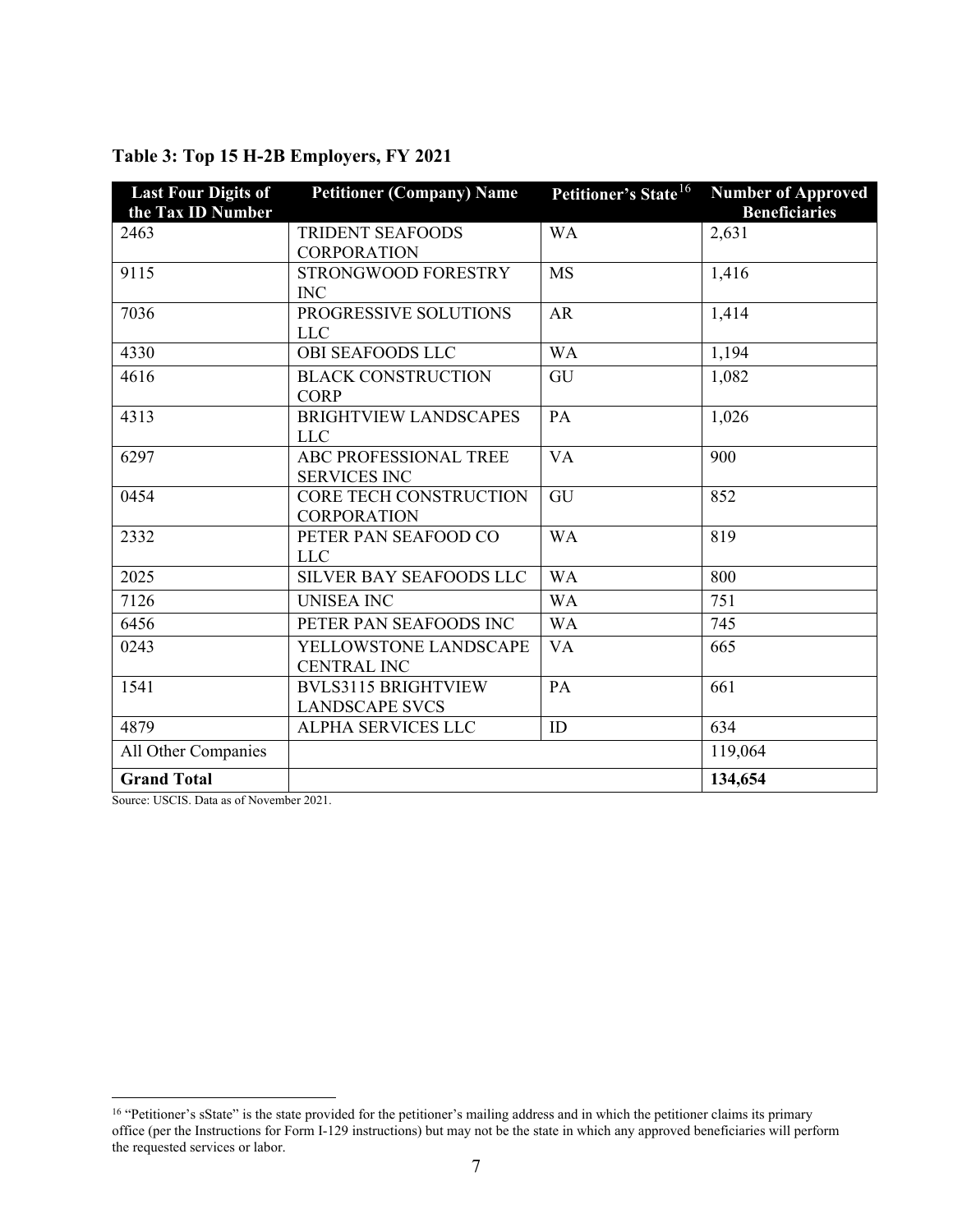Appendix – Guam DOL chart displaying occupational and compensation data for all H-2B applicants in FY 2021

| FY2021 H-2B Characteristics Report - Guam |                                    |                                                |                               |                               |  |  |
|-------------------------------------------|------------------------------------|------------------------------------------------|-------------------------------|-------------------------------|--|--|
| O*Net Code                                | <b>Job Title</b>                   | No. of<br><b>Positions</b><br><b>Certified</b> | <b>Rate of Pay on</b><br>Cert | <b>Unit of Pay</b><br>on Cert |  |  |
| 17-3011.02                                | <b>Auto CAD Drafter</b>            | 4                                              | \$23.86                       | Hour                          |  |  |
| 19-4043                                   | Soil Technician                    | 3                                              | \$29.23                       | Hour                          |  |  |
| 29-2032                                   | <b>Ultrasound Technician</b>       | $\mathbf{1}$                                   | \$36.44                       | Hour                          |  |  |
| 29-2033                                   | Nuclear Medicine<br>Technologist   | 1                                              | \$38.58                       | Hour                          |  |  |
| 29-2035                                   | <b>MRI</b> Technologist            | $\mathbf{1}$                                   | \$35.70                       | Hour                          |  |  |
| 29-2061                                   | <b>Licensed Practical</b><br>Nurse | $\overline{2}$                                 | \$17.18                       | Hour                          |  |  |
| 35-2012                                   | Camp Cook                          | 15                                             | \$11.78                       | Hour                          |  |  |
| 37-3011                                   | Landscape Gardener                 | 20                                             | \$10.46                       | Hour                          |  |  |
| 43-5061                                   | Planning Clerk                     | 1                                              | \$21.50                       | Hour                          |  |  |
| 47-1011                                   | Construction<br>Supervisor         | 23                                             | \$21.03                       | Hour                          |  |  |
| 47-1011                                   | Field Supervisor                   | $\overline{4}$                                 | \$21.03                       | Hour                          |  |  |
| 47-2031                                   | Carpenter                          | 1160                                           | \$15.48                       | Hour                          |  |  |
| 47-2031                                   | Carpenter                          | $127**$                                        | \$15.48                       | Hour                          |  |  |
| 47-2031                                   | Lead Shipwright<br>Carpenter       | 1                                              | \$19.00                       | Hour                          |  |  |
| 47-2031                                   | Shipwright Carpenter               | 5                                              | \$15.91                       | Hour                          |  |  |
| 47-2051                                   | <b>Cement Mason</b>                | 745                                            | \$14.92                       | Hour                          |  |  |
| 47-2051                                   | <b>Cement Mason</b>                | 38**                                           | \$14.92                       | Hour                          |  |  |
| 47-2073                                   | Heavy Equipment<br>Operator        | 196                                            | \$16.58                       | Hour                          |  |  |
| 47-2073                                   | Heavy Equipment<br>Operator        | $20**$                                         | \$16.58                       | Hour                          |  |  |
| 47-2111                                   | Electrician                        | 229                                            | \$18.52                       | Hour                          |  |  |
| 47-2111                                   | Electrician                        | $35**$                                         | \$18.52                       | Hour                          |  |  |
| 47-2141                                   | Painter                            | 34                                             | \$12.86                       | Hour                          |  |  |
| 47-2152                                   | Pipefitter                         | 35                                             | \$16.52                       | Hour                          |  |  |
| 47-2152                                   | Pipefitter                         | $4**$                                          | \$16.52                       | Hour                          |  |  |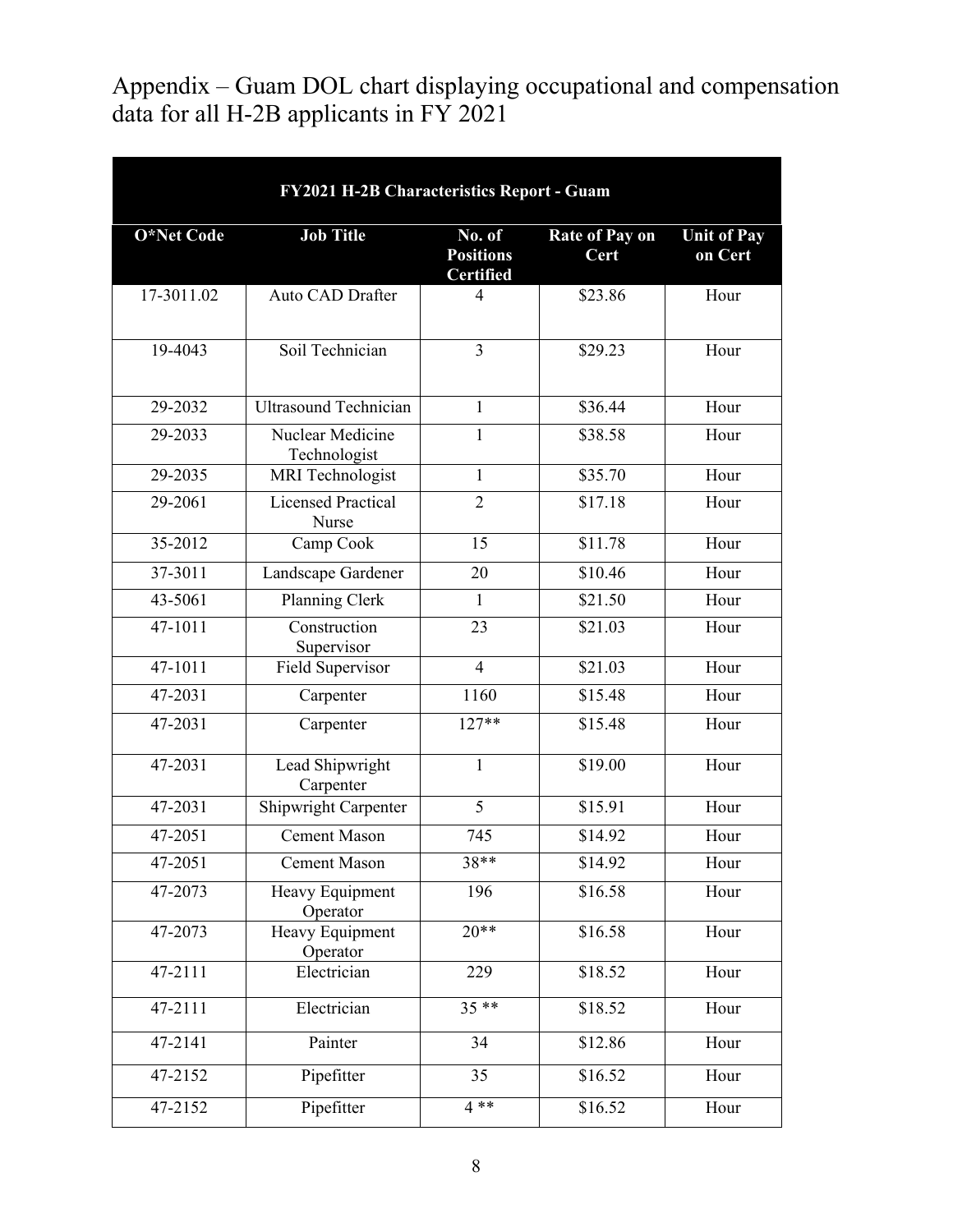| 47-2152     | Plumber                                           | 207            | \$16.52 | Hour |
|-------------|---------------------------------------------------|----------------|---------|------|
| 47-2152     | Plumber                                           | $37**$         | \$16.52 | Hour |
| 47-2171     | Rebar Worker                                      | 10             | \$15.61 | Hour |
| 47-2171     | Reinforcing Metal<br>Worker                       | 451            | \$15.61 | Hour |
| 47-2171     | Reinforcing Metal<br>Worker                       | 48 **          | \$15.61 | Hour |
| $47 - 2211$ | <b>Sheet Metal Worker</b>                         | 75             | \$16.73 | Hour |
| 47-2211     | Sheet Metal Worker                                | $5***$         | \$16.73 | Hour |
| 47-2221     | <b>Structural Steel</b><br>Worker                 | 60             | \$14.90 | Hour |
| 49-3031     | Automotive Mechanic                               | 11             | \$24.21 | Hour |
| 49-3042     | Construction<br><b>Equipment Mechanic</b>         | 46             | \$18.32 | Hour |
| 49-3042     | Heavy Equipment<br>Mechanic                       | 35             | \$18.32 | Hour |
| 49-3042     | Heavy Equipment<br>Mechanic                       | $19$ **        | \$18.32 | Hour |
| 49-3051     | Marine Mechanic                                   | $\overline{7}$ | \$20.89 | Hour |
| 49-9021     | Air Conditioning &<br>Refrigeration<br>Technician | $\overline{2}$ | \$18.43 | Hour |
| 49-9021     | Air Conditioning &<br>Refrigeration<br>Mechanic   | 5              | \$18.43 | Hour |
| 49-9021     | HVAC &<br>Refrigeration<br>Mechanic               | 60             | \$18.43 | Hour |
| 49-9021     | HVAC &<br>Refrigeration<br>Mechanic               | $7**$          | \$18.43 | Hour |
| 49-9071     | Maintenance<br>Mechanic                           | 1              | \$12.64 | Hour |
| 49-9096     | Rigger                                            | 12             | \$25.49 | Hour |
| 49-9098     | <b>Equipment Technician</b>                       | $\overline{7}$ | \$10.94 | Hour |
| 49-9098     | <b>Elevator Installer</b><br>Technician           | $\overline{5}$ | \$10.94 | Hour |
| 51-2021     | <b>Electric Motor</b><br>Rewinder                 | $\overline{4}$ | \$18.63 | Hour |
| 51-3011     | Baker                                             | $\overline{4}$ | \$10.27 | Hour |
| 51-4121     | Welder                                            | 102            | \$18.49 | Hour |
| 51-4121     | Welder/Fitter                                     | 10             | \$18.40 | Hour |